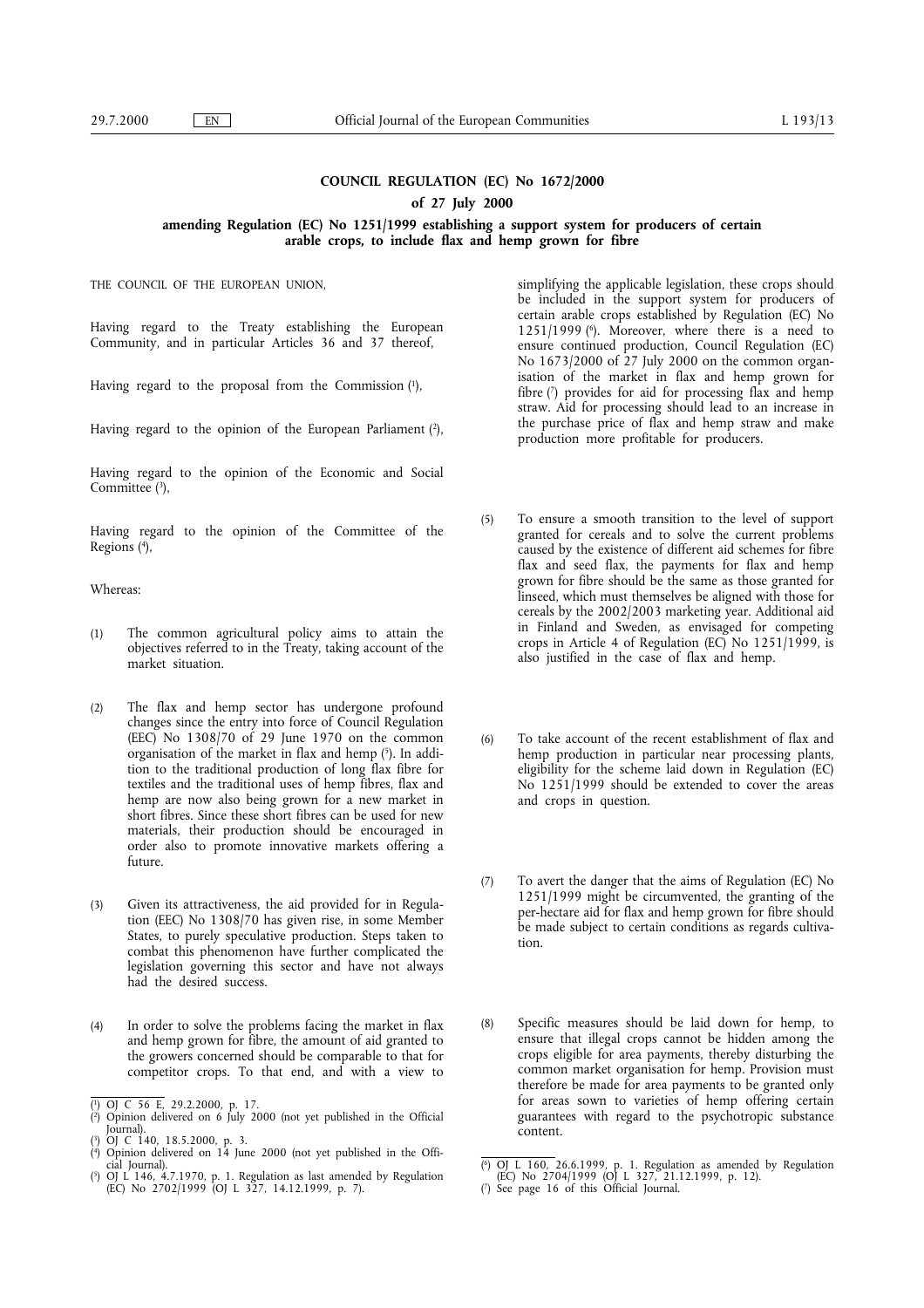(9) In order that the quantities eligible for straw-processing aid under Regulation (EC) No 1673/2000 can be monitored, straw production must be linked to the area on which it is grown and producers should have imposed on them obligations which are reciprocal to those imposed on the producers involved,

HAS ADOPTED THIS REGULATION.

### *Article 1*

Regulation (EC) No 1251/1999 is hereby amended as follows:

1. Article 4(2) shall be replaced by the following:

'2. The calculation mentioned in paragraph 1 shall be made using the average cereals yield. However, where maize is treated separately, the "maize" yield shall be used for maize and the "cereals other than maize" yield shall be used for cereals, oilseeds, linseed and flax and hemp grown for fibre.'

- 2. In the first subparagraph of Article 4(3), the words 'for linseed' shall be replaced by 'for linseed and flax and hemp grown for fibre'.
- 3. Article 4(4) shall be replaced by the following:

'4. In Finland, and in Sweden north of the 62nd Parallel and some adjacent areas affected by comparable climatic conditions rendering agricultural activity particularly difficult, a supplementary amount to the area payment of EUR 19 per tonne, multiplied by the yield utilised for the area payments, shall be applied for cereals, oilseeds, linseed and flax and hemp grown for fibre.'

4. The following Article shall be added:

*'Article 5a*

1. For flax and hemp grown for fibre, the area payment shall be made only, depending on circumstances, when the contract is concluded or commitment made as referred to in Article 2(1) of Regulation (EC) No 1673/2000.

For hemp grown for fibre, the area payment shall also be made only where the varieties used have a tetrahydrocannabinol content not exceeding 0,2 %.

2. Member States shall establish a system for verifying the tetrahydrocannabinol content of the crops grown on at least 30 % of the areas of hemp grown for fibre for which area payment applications have been made. However, if a Member State introduces a system of prior approval for such cultivation, the minimum shall be  $20\%$ .

5. The first subparagraph of Article 7 shall be replaced by the following:

'Applications for payments may not be made in respect of land which, on 31 December 1991, was under permanent pasture, permanent crops or trees or was used for non-agricultural purposes. However, applications for payments for areas used for growing flax or hemp for fibre and, if appropriate, for obligatory set-aside relating to it may be presented for land which benefited from aid granted under Council Regulation (EEC) No 1308/70 of 29 June 1970 on the common organisation of the market in flax and hemp (\*) during at least one of the marketing years from 1998/1999 to 2000/2001.

- $\overline{(*)}$  OJ L 146, 4.7.1970, p. 1. Regulation as last amended by Regulation (EC) No 2702/1999 (OJ L 327, 14.12.1999, p. 7).'
- 6. Article 9 shall be amended as follows:
	- (a) in the first subparagraph, the following indents shall be inserted after the sixth indent:
		- '— with regard to flax and hemp grown for fibre, those relating to the arrangements for contracts and to the commitment referred to in Article 5a(1),
		- with regard to hemp grown for fibre, those relating to the specific control measures and methods for determining tetrahydrocannabinol levels.';
	- (b) the first indent of the second subparagraph shall be replaced by the following:
		- '— either make the granting of payments subject to the use of:
			- (i) specific seeds;
			- (ii) certified seed in the case of durum wheat and flax and hemp grown for fibre;
			- (iii) certain varieties in the cases of oilseeds, durum wheat, linseed and flax and hemp grown for fibre,
		- or provide for the possibility for Member States to make the grant of payments subject to such conditions,'.
- 7. Point IV in Annex I shall be replaced by the following:

| 'CN code      | Description                                                      |
|---------------|------------------------------------------------------------------|
| IV. FLAX      |                                                                  |
| ex 1204 00    | Linseed<br>(Linum usitatissimum L.)                              |
| ex 5301 10 00 | Flax, raw or retted, grown for fibre<br>(Linum usitatissimum L.) |
| V. HEMP       |                                                                  |
| ex 5302 10 00 | Hemp, raw or retted, grown for fibre<br>(Cannabis sativa L.)'    |